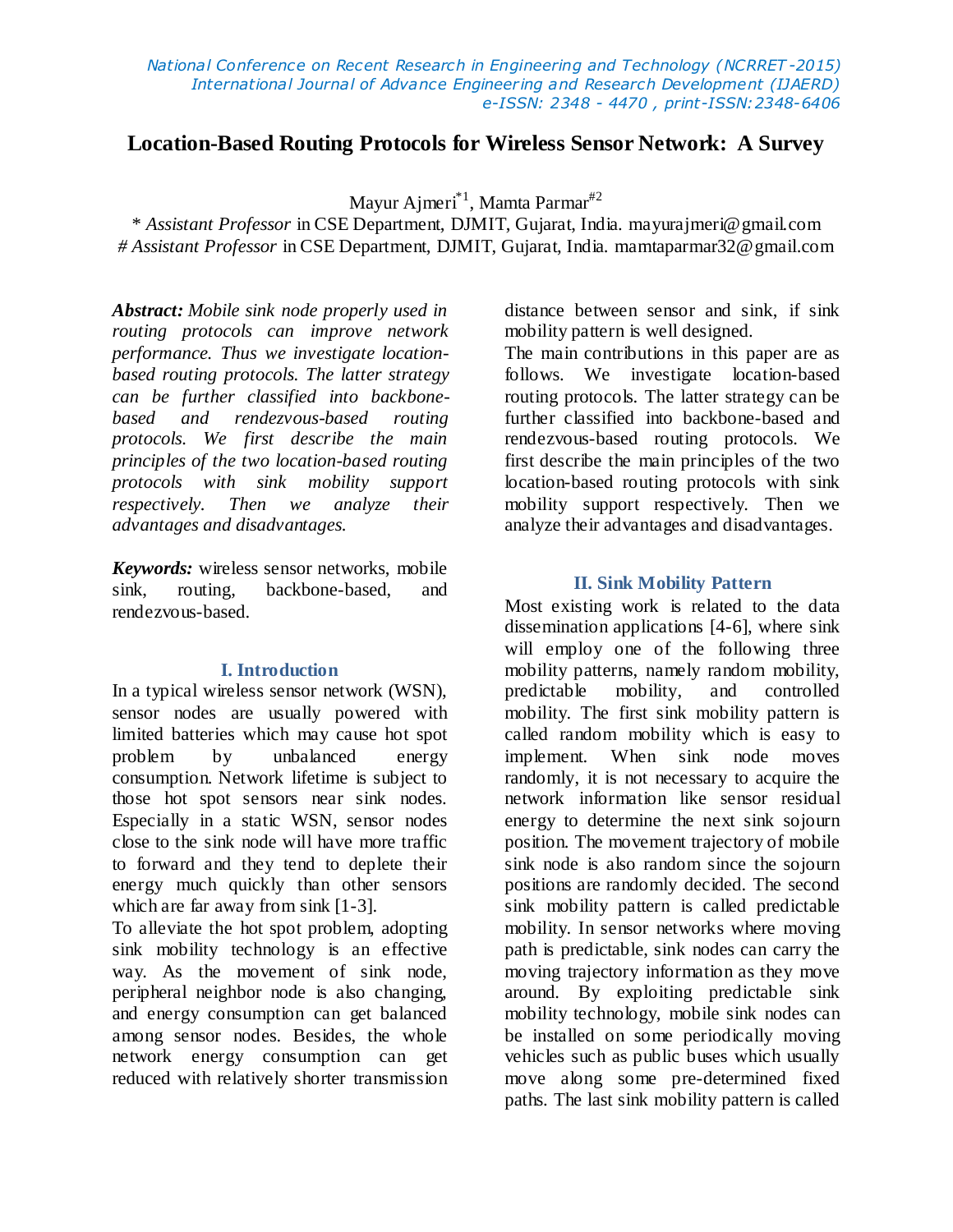controlled mobility. In sensor networks where moving path is controllable, sink sojourn positions can be determined based on network information like sensor residual energy and distance. The sink moving pattern can then adapt to various network conditions very well.

# **III. Location-based Routing Strategies Supporting Sink Mobility**

#### A) **Backbone-based routing protocols:**

To offer data dissemination with low energy consumption, dynamic directed backbone (DDB) protocol [7] is built on top of the low energy self-organization scheme. A nondirected backbone is built by localized selforganization scheme. The initiate message of sink nodes can be sent through this backbone to all sensor nodes. In selforganized backbone construction process, only a set of sensor nodes will be chosen to send neighboring information. These sensors are defined as leader nodes which are interconnected by gateways. When a sensor joins in the network, it will decide whether to be a leader node or not based on local organization. In the process of dynamic directed backbone construction, a query message will be injected into the network once a sink node arrives. The query message will be translated by sensor nodes which capture it. Corresponding information propagation will be guided by the selforganized backbone. A mobile routing algorithm with registering (MRAR) in cluster-based architecture [8] is proposed to minimize the energy consumption while maintain certain network lifetime. Each sensor needs to establish a neighbor information table in order to hold the information about geographical address and the status of energy supply. Nodes with higher energy will be chosen as cluster heads. After completing the formation of

clusters, sink node will move around in the network according to those calculated random waypoints, and send out messages.

Comparison of the above backbone-based routing protocols with mobile sink support is summarized in Table 1.

| <b>Table 1.</b> Comparison of the two backbone- |  |
|-------------------------------------------------|--|
| based routing protocols                         |  |

| <b>Protoc</b> | <b>Structu</b> | $\mathbf{u}$ <sub>n</sub> $\mathbf{v}$<br><b>Characte</b> | Limitation              |
|---------------|----------------|-----------------------------------------------------------|-------------------------|
| ols           | re             | ristics                                                   | S                       |
| DDB[7]        | <b>Backbo</b>  | $1.$ Self-                                                | 1.Lack of               |
|               | ne             | organizati                                                | compariso               |
|               |                | on                                                        | n of data               |
|               |                | scheme;                                                   | disseminati             |
|               |                |                                                           | on using                |
|               |                |                                                           | different               |
|               |                |                                                           | backbone                |
|               |                |                                                           | strategies;             |
|               |                | 2.                                                        | 2.To                    |
|               |                | Directed                                                  | provide                 |
|               |                | dissemina                                                 | low energy              |
|               |                | tion                                                      | transmissio             |
|               |                | structure;                                                | in data<br>$\mathbf{n}$ |
|               |                | <b>To</b><br>3.                                           | disseminati             |
|               |                | reduce                                                    | on;                     |
|               |                | data                                                      |                         |
|               |                | traffic;                                                  |                         |
|               |                | 4.T <sub>O</sub><br>be                                    |                         |
|               |                | extended                                                  |                         |
|               |                | to mobile                                                 |                         |
|               |                | sink and                                                  |                         |
|               |                | multi-sink                                                |                         |
| <b>MRAR</b>   | Cluster        | scenarios;<br>1.T <sub>O</sub>                            | 1.The                   |
| [8]           | S              | eliminate                                                 | delay<br>of             |
|               |                | complicat                                                 | data                    |
|               |                | ed                                                        | disseminati             |
|               |                | computati                                                 | ons;                    |
|               |                | upon<br>on                                                |                         |
|               |                | operation;                                                |                         |
|               |                | 2.To                                                      | 2.<br>Only              |
|               |                | reduce                                                    | consider                |
|               |                | energy                                                    | the                     |
|               |                | consumpti                                                 | situation               |
|               |                | while<br>on                                               | existing                |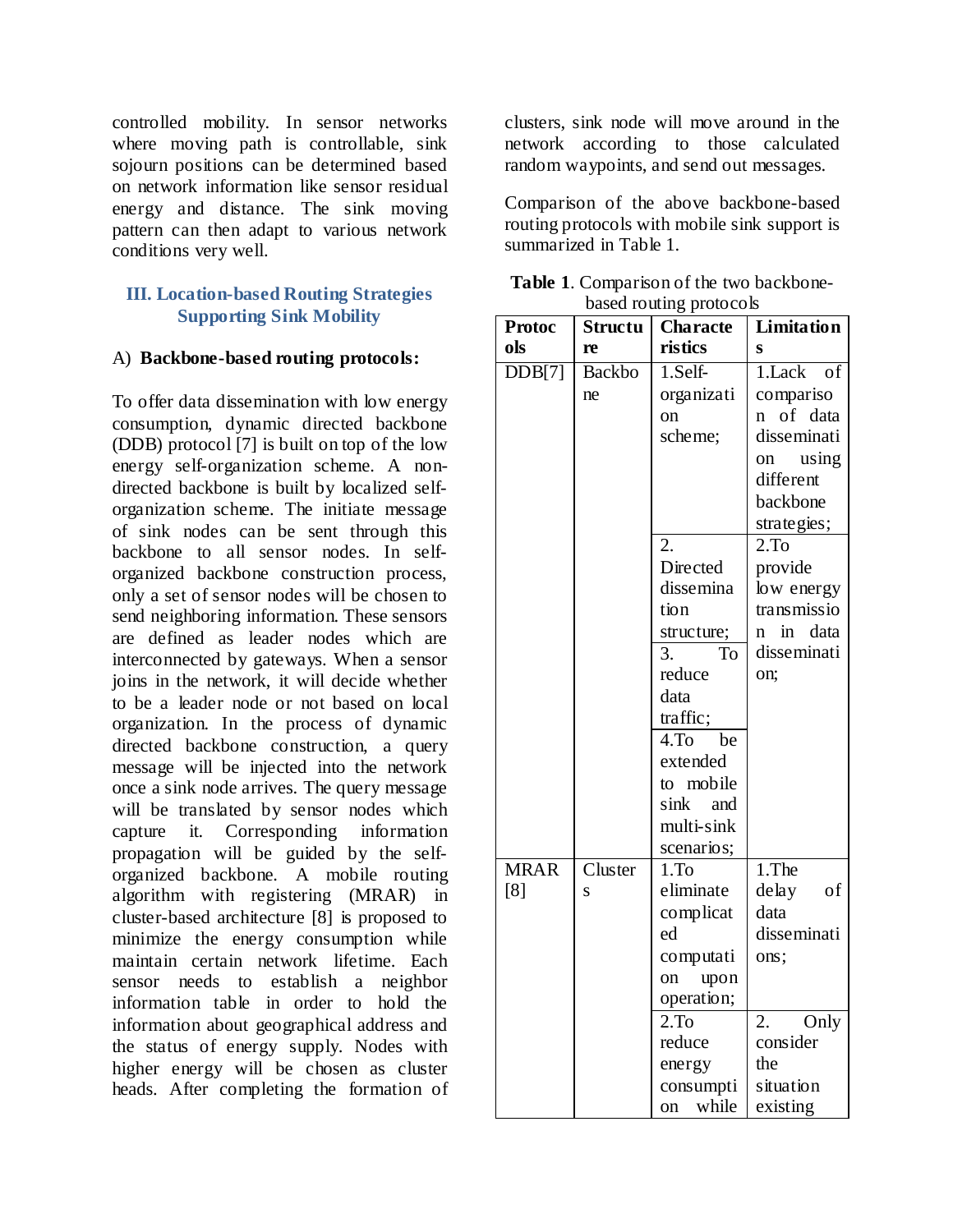|  | prolongin<br>g network<br>lifetime;                                                         | one mobile<br>sink node. |
|--|---------------------------------------------------------------------------------------------|--------------------------|
|  | 3.T <sub>0</sub><br>decrease<br>relay<br>frequency<br>of sensor<br>nodes<br>nearby<br>sink; |                          |

#### B) **Rendezvous-based Routing Protocols:**

A geographic hash table (GHT) system is described for data-centric storage in [9]. GHT protocol can be easily adopted in WSNs using mobile sink nodes, even though it is not specially designed for mobile networks. In GHT, hashing of a key into geographic coordinates is the critical step. The selection of an appropriate sensor node or home node storing the key-value pair is central to building GHT. Stored data will be replicated locally to ensure persistence when a sensor node fails. However if there is a clustered failure, localized replication is of little use. A two-tier data dissemination protocol (TTDD) [10] using multiple sink nodes is proposed to provide network scalable. A grid infrastructure is adopted and only the sensors located in the grid points need to acquire forwarding information. Each source node will proactively construct a grid structure, and chooses itself as the start crossing point of the gird. Data notification is sent to the four adjacent crossing points until reaching the next sensor node closest to the crossing point by greedy geographical forwarding. Queries from sink nodes can be propagated along the grid until reaching the source node. A linebased data dissemination (LBDD) protocol [11] supporting unpredictable mobile sink

nodes is proposed to offer good network scalability. In LBDD, the whole sensor network is divided into two equal parts by a vertical line. Sensor nodes within the boundaries of this vertical line are defined as inline-nodes. The core part of this protocol is the concept of a rendezvous region which decouples data dissemination operation. Therein, the vertical line acts as the rendezvous region, and it is located at the center of the sensing field.

An overview and comparison of the above routing protocols with mobile sink support is summarized in Table 2.

| Table 2. Comparison of the three    |
|-------------------------------------|
| rendezvous-based routing protocols. |

| <b>Protoc</b> | <b>Struct</b> | Characteri       | Limitatio                  |
|---------------|---------------|------------------|----------------------------|
| ols           | ure           | stics            | <b>ns</b>                  |
| GHT[9         | Hashed        | 1.<br>Data-      | $1$ . Non-                 |
| 1             | locatio       | centric          | uniform                    |
|               | n             | storage;         | distributio                |
|               |               |                  | n of senor                 |
|               |               |                  | nodes;                     |
|               |               | Hashing          | 2.Geograp                  |
|               |               | keys;            | hic                        |
|               |               |                  | boundarie                  |
|               |               |                  | s;                         |
|               |               | 2.Keys<br>are    | 3.T <sub>0</sub><br>use    |
|               |               | uniformly        | only                       |
|               |               | hashed;          | approxim                   |
|               |               |                  | ate                        |
|               |               |                  | geographi                  |
|               |               |                  | $\mathbf{c}$<br>informatio |
|               |               |                  |                            |
|               |               | $3.$ To<br>offer | n;<br>4.High               |
|               |               | robust           | node                       |
|               |               | persistence      | burden;                    |
|               |               | and<br>high      |                            |
|               |               | data             |                            |
|               |               | availability     |                            |
| <b>TTDD</b>   | Grid-         | 1. Scalable, a   | 1.Each                     |
| [10]          | based         | nd location-     | source                     |
|               |               | aware;           | node                       |
|               |               |                  | needs<br>to                |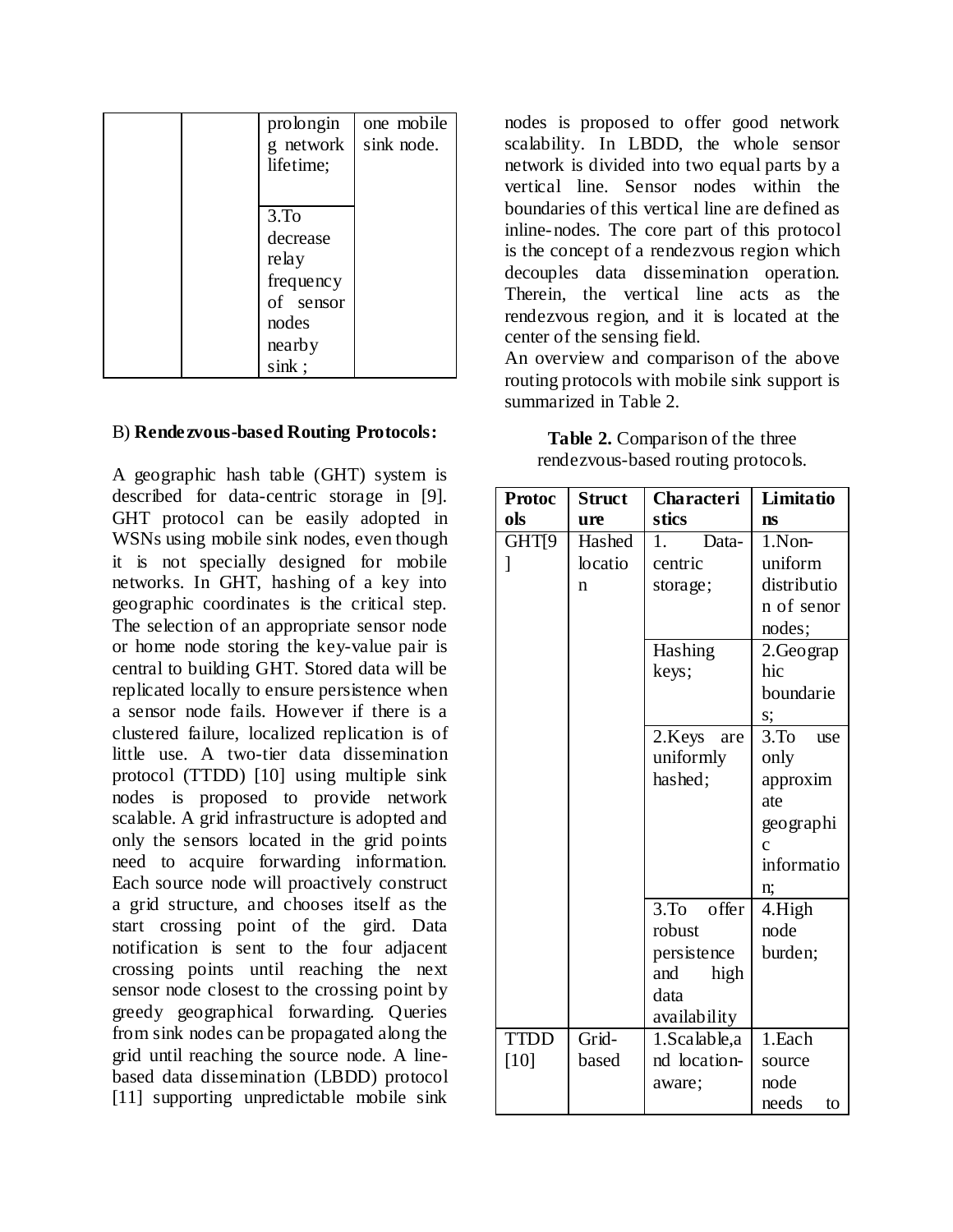|             |         |                  | construct               |
|-------------|---------|------------------|-------------------------|
|             |         |                  | grid<br>a               |
|             |         |                  | structure;              |
|             |         | 2.Efficient      | 2.Reuse                 |
|             |         | data             | of<br>grid              |
|             |         | delivery;        | structure;              |
|             |         | 3.To reduce      |                         |
|             |         | energy           |                         |
|             |         | consumptio       |                         |
|             |         | and<br>n         |                         |
|             |         | network          |                         |
|             |         | overload;        |                         |
| <b>LBDD</b> | Line/st | 1.T <sub>0</sub> | 1.Sparse                |
| $[11]$      | rip     | address hot      | network;                |
|             |         | spot             |                         |
|             |         | problem,         |                         |
|             |         | and<br>be        |                         |
|             |         | suitable for     |                         |
|             |         | event-           |                         |
|             |         | driven and       |                         |
|             |         | query-based      |                         |
|             |         | scenarios;       |                         |
|             |         | 2.<br>To         | 2.Data                  |
|             |         | provide          | persistenc              |
|             |         | good trade-      | $\mathbf{e}$<br>against |
|             |         | off;             | node                    |
|             |         |                  |                         |
|             |         |                  | failure;                |
|             |         |                  | 3. Malicio              |
|             |         |                  | us nodes                |
|             |         |                  | inside the              |
|             |         |                  | virtual                 |
|             |         |                  | infrastruct             |
|             |         |                  | ure;                    |

# **IV. Conclusion**

Sink mobility technology as an effective method to improve sensor network performance has drawn much research attention recently. Based on different sink mobility patterns and routing algorithms, various location-based routing strategies with mobile sink support can be applied to collect interested data from source nodes for WSNs. In this paper, the backbone-based and rendezvous-based routing strategy has

been surveyed, and some comparisons are provided. If routing strategies are carefully designed in align with proper routing algorithms. Mobile sink node properly used in routing protocols can provide better network performance.

### **References**

1. Akyildiz, I., Su, W., Sankarasubramaniam, Y., Cayirci, E.: Wireless sensor networks: a survey, Compute Network, 2002, 38, 393-422.

2. Shah, R., Roy, S., Jain, S., and Brunette, W.: Data MULEs: modeling a three-tier architecture for sparse sensor network, Ad Hoc Networks, September 2003, 1, 215-233. 3. Heinzelman, W., Chandrakasan, A. and Balakrishnan, H.: Energy-efficient communication protocol for wireless sensor networks. Proceeding of the 33rd Annual Hawaii International Conference on System Sciences, Cambridge, MA, USA, January 2000.

4. Chakrabarti, A., Sabharwal, A., and Aazhang, B.: Communication power optimization in a sensor network with a path-constrained mobile observer, ACM Trans. Sensor Networks, August 2006, 2, 297-324.

5. Al-Karaki, J.N., and Kamal, A.: Routing techniques in wireless sensor networks: a survey, IEEE Wireless Communications, December 2004, 11, 6-28.

6. Lambrou, T., and Panayiotou, C.: A survey on routing technique supporting mobility in sensor networks, 5th International Conference on Mobile Ad-Hoc and Sensor Networks, Fujian, December 2009,78-85

7. Lu, J.L., and Valois, F.: On the data dissemination in WSNs, IEEE International Conference on Wireless and Mobile Computing, Networking and Communications, White Plains, NY , October 2007, 6-8.